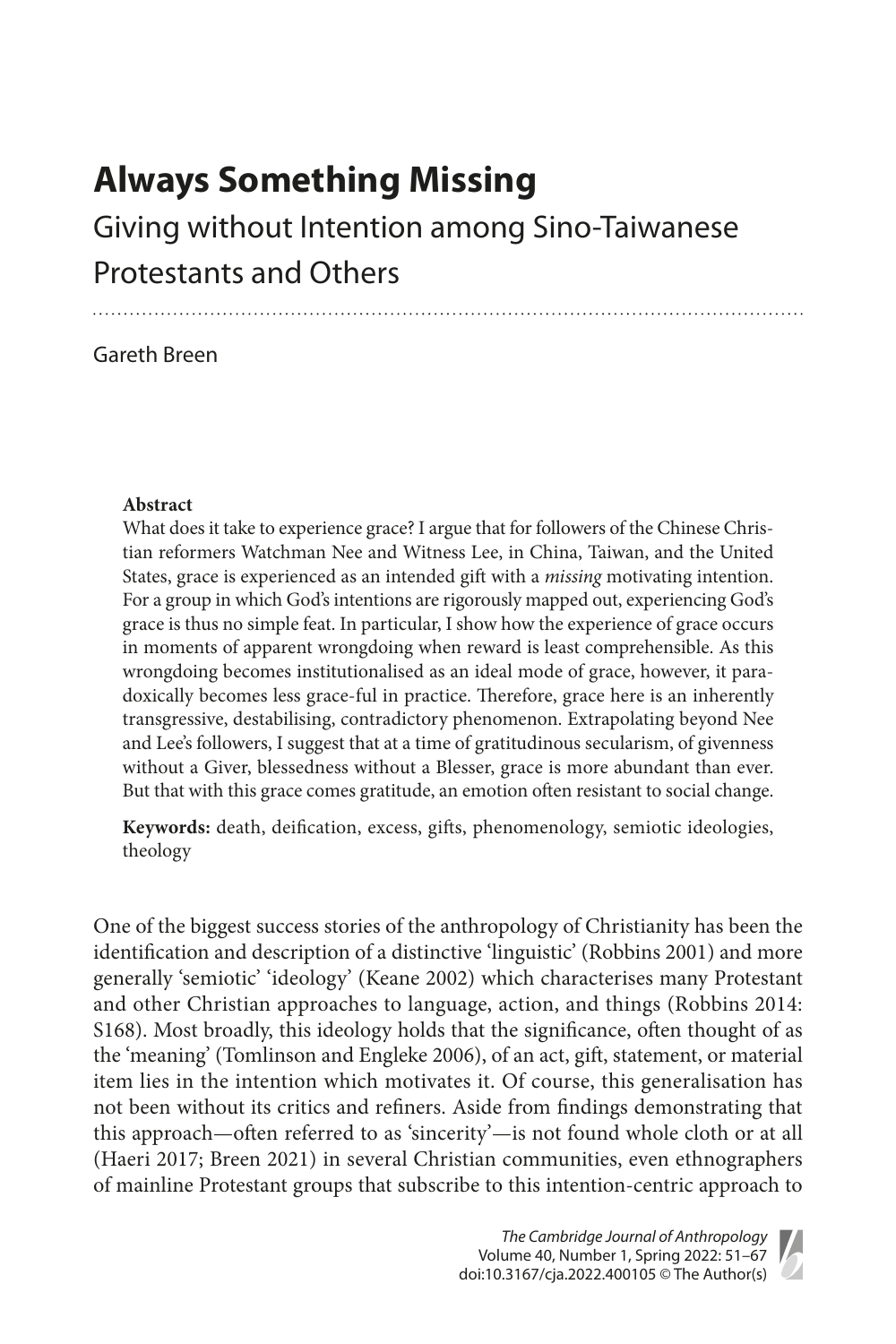communication have suggested that it is an understanding that is active only in certain contexts (cf. Luehrmann 2017).

Relating to language use, for instance, Jon Bialecki (2011) depicts this 'language ideology' as it arises in a middle-class Californian home visited by a renowned Charismatic prophet. If Webb Keane (2002) argues that language is assumed by Dutch Calvinists in Indonesia to be legitimate only if isomorphic with an interior intention, such that words involved in conversion will only gain you salvation if they are 'sincere', Bialecki suggests that often words spoken within key Christian rituals are only legitimate and powerful when they are understood *not* to originate from within the speaker, that is, when the speaker's words are non-intentional. The failure of the visiting prophet to excite the congregants when he was not a medium of another's voice (God's) but a sincere speaker, demonstrates the contradictory relation between the ideology of sincere, intention-motivated speech and the dynamics of religious experience.

In this article, I extend this argument to suggest that even God himself may fail to excite believers where his actions are too clearly motivated by a prior set of intentions. If, as Julian Pitt-Rivers (2011: 431) writes, 'grace is a mystery', such a situation demystifies grace. If Christian charisma, as the human mediation of God's grace, occurs where it is not the charismatic figure's intention which motivates their speech and action, God's grace in practice, I show, is beholden to a similar structural condition. By tracing the shifting, intertwined conceptualisations and practices of grace amongst followers of the Chinese Christian reformers Watchman Nee (1903–1972) and Witness Lee (1905–1997) in China, Taiwan, and the United States, this article aims to clarify the role of intentions in the giving of grace, or rather the constitutive lack thereof, from the perspective of the experience of the reception of grace.

Grace, I argue, is not only that 'something extra' which mediates 'the ideal and the real, the sacred and profane, culture and society' (2011: 448) as Pitt-Rivers wrote. It stands apart from similarly mediative concepts such as 'collective effervescence' (Durkheim 2008 [1912]), 'energy' (Adams 1975) or 'desire' (Sangren 2000). It is also more specific than an animating life force such as *mana* or *baraka* (Pitt-Rivers 2011:442), and neither does it necessarily produce reciprocity like *hau* (Mauss 2002). Nor is it only that which exceeds the calculations, and commensurations of a world of exchange, as Hans Steinmüller suggests in this issue. Beyond these attributes, grace is defined as much by what it *lacks* as what it possesses. It lacks an observable intention, I argue, but possesses experienceable intentionality.

What is the difference between intention and intentionality? Following John Searle (1983), Alessandro Duranti, in *The Anthropology of Intentions*, explains the two concepts, which to some extent demarcate the difference between Anglo-American analytical philosophy and phenomenology-inspired 'continental' philosophy. While the concept of 'intention…coincides with the folk psychological sense of "intention" and the common use of the English noun *intention*', intentionality infers only 'directedness', Duranti writes (2015: 25). Capitalising 'Intentionality' to differentiate it from 'intention', 'intentions in the ordinary sense',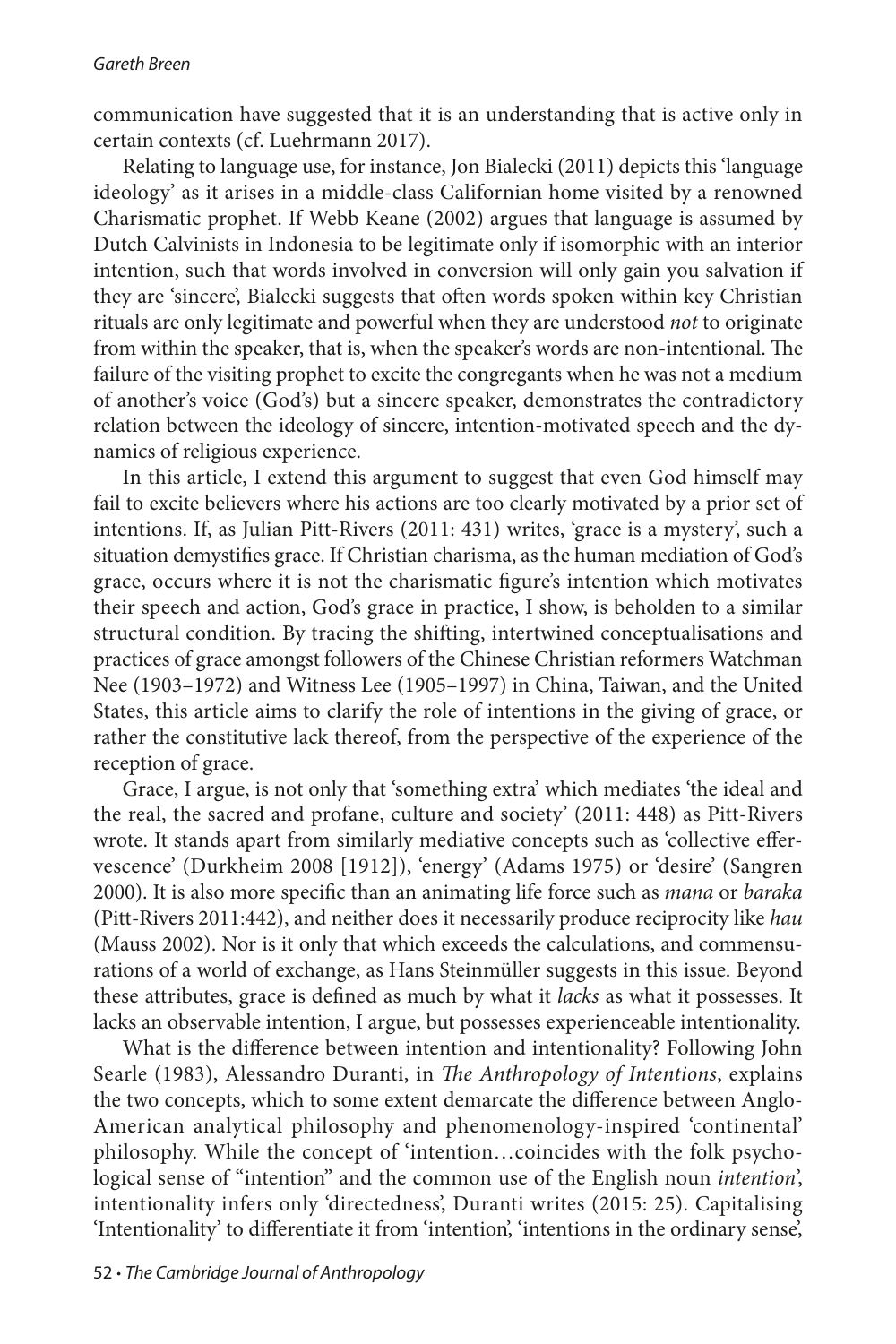explains Duranti, citing Searle, 'are "just one form of Intentionality along with belief, hope, fear, desire, and lots of others"" (Searle 1983: 3 cited in Duranti 2015: 25). This depiction of Intentionality as encompassing various forms of directedness—belief, hope, fear, and so on, as well as intention—is a depiction from the perspective of the Intending agent, that is, the believer, the person 'with an intention to do/say'. In this article, I want to explore the Intendedness of grace from the perspective of those receiving it. This form of Intention is best described, I think, using theological phenomenologist Jean-Luc Marion's (2017: 49) term 'givenness'. The directionality, the Intentionality, of grace is characterised by the sense of its givenness.

Grace, more specifically, I suggest, both for the Christians I discuss and for many non-Christians too, is present when an act or item comes with a sense of givenness but without the sense of a motivating intention behind it. Although this definition of grace may seem generalising, it is not essentialist. If grace has certain structural requirements, it also does very different things from one context to the next. Defining grace as givenness without a given intention works for secular contexts in which grace occurs apparently without being given by a Giver, as well as those in which God's grace is directly sought after. Gracefulness for example, is a mode of expression which possesses the quality of a gift. But there is also the sense that a grace-ful act doesn't come in two steps: the intention to act, and the carrying out of that intention. Gracefulness is a gifted doing without thinking. The direct expression of a discernible intention would be tactless, mundane, too comprehensible—in a word, graceless. Disgrace might even be considered to arise when intention is laid bare, when gift is revealed as machination. This article will show that in contexts where God's intentions are very clearly known, receiving his grace, as I have defined it, can be a destabilising, transgressive, and often contradictory process. Givenness without intentions, it follows, is much easier to experience where grace does not emanate from any being with intentions. With a grace which is ungiven by anyone in particular, however, the limits of grace as transgression, I will conclude, are exposed.

### **'The Nature of Grace': The Ambivalent Role of Grace in a Non-ambivalent Ministry**

Today, adherents of Watchman Nee and his spiritual protégé Witness Lee's Christian ministry number anywhere from two hundred thousand to two million (according to adherents' own estimates). They form a highly integrated, worldwide group which holds regular regional, national, and international conferences (or 'feasts'<sup>1</sup>), alongside, in many places, almost daily meetings in homes and halls (Yi 2016). In 2015 and 2016, an estimated 128,000 of these adherents lived in Taiwan. The highest concentration lived in the Old Taipei neighbourhood of Jingmei, where I conducted fieldwork during this period. Since the coronavirus pandemic I have found myself speaking regularly again with members of this group, which mostly refers to itself simply as 'the church' but which has been referred to by others using a multitude of names, including 'the Local Churches', 'the Little Flock', and 'Assembly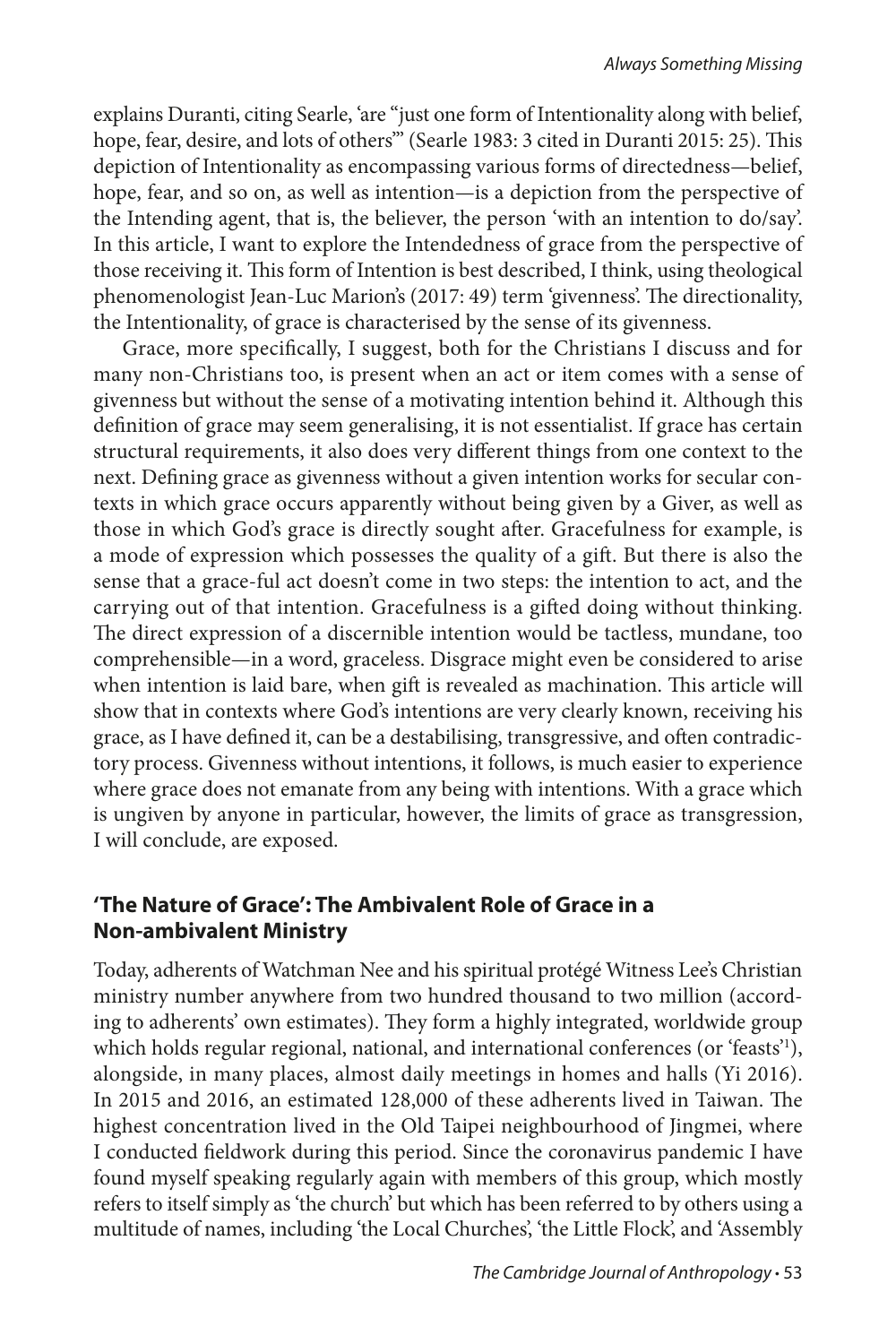#### *Gareth Breen*

Hall'. I have, for instance, been reading Watchman Nee's digitised book *The Gospel of God* (2021) with members of my nearest branch of Nee and Lee's following. The book is compiled from notes his followers took in the spring of 1937 during a series of 'messages' Nee gave in Shanghai.

Recently, we read a chapter of Nee's entitled 'The Nature of Grace'. There, he differentiates between grace, love, mercy, and law. God is love, Nee says. Both grace and mercy, he tells us, are forms of love enacted from God's perspective and love received from ours. But whereas mercy involves the passive reception of God's love, grace, 'the most precious of all that reaches us', entails a more active receiving. Echoing many pursuers of grace described in this special issue (see Introduction), Nee goes on to make a strong contrast between law and grace. Law, he says, is related to 'man's work', and it comes in three categories: wrongdoings, achievements, and responsibilities. 'Law and grace are opposite principles', Nee continues, 'they cannot be put together. If man is to receive grace, he must put the law aside. On the other hand, if he follows the law, he will fall from grace'.

The first subsection of this chapter, entitled 'God's Grace Not Related to Man's Wrongdoings' (Nee 2021), begins with the line, 'the first characteristic of God's grace is that it is not related to man's wrongdoings'. However, the rest of the subsection reiterates the point that, 'wrongdoing provides the best opportunity for grace to operate. Without wrongdoing, grace has no opportunity to manifest itself. Not only is wrongdoing unable to stop grace; it is the necessary condition for grace to be manifested'. 'The Bible shows us', Nee points out, 'that once man sins, spontaneously he can receive grace'. The subsections on achievements and responsibilities are more straightforward. These, Nee says, are not prerequisites for, nor even compatible with, grace.

Nee's intricate account of grace is in line with the overall aesthetic and ethic of the group. As 'modern-day apostles' Nee and Lee have been endowed with the 'high peak truths' of 'God's plan', which, as they are lived out by their followers, will bring about a dispensationalist turn from the 'age of grace' to the 'age of judgement'. The most central truth 'recovered' by Nee and Lee is that God has a very clear 'intention', a frequent term in their ministry and in the songs and everyday language of 'the church'.2 Followers of Nee and Lee, unlike the Charismatic Christians described by Bialecki (2011), understand themselves not as a collection of individuals with some more charismatically endowed than others. Rather, they are together becoming deified as the 'corporate god-man', the 'organic Body of Christ'. God's intention is to be emBodied. This is all very clearly and systematically reiterated in Nee and Lee's myriad publications. But the contradiction between Nee's subtitle and the section content quoted above also points to the ambivalent place of grace in the life of this group. In a group which has a very clear 'vision' of the precise coordinates of God's plan and how to live according to it, the idea that grace—'the most precious of all that reaches us'—only comes with wrongdoing, points to the possibility that the fulfilment of said plan paradoxically requires moments of its own transgression.

The aim of deification is partly about erasing the role of individual intention in action altogether. As Lee said to a group of church 'elders' gathered in Anaheim,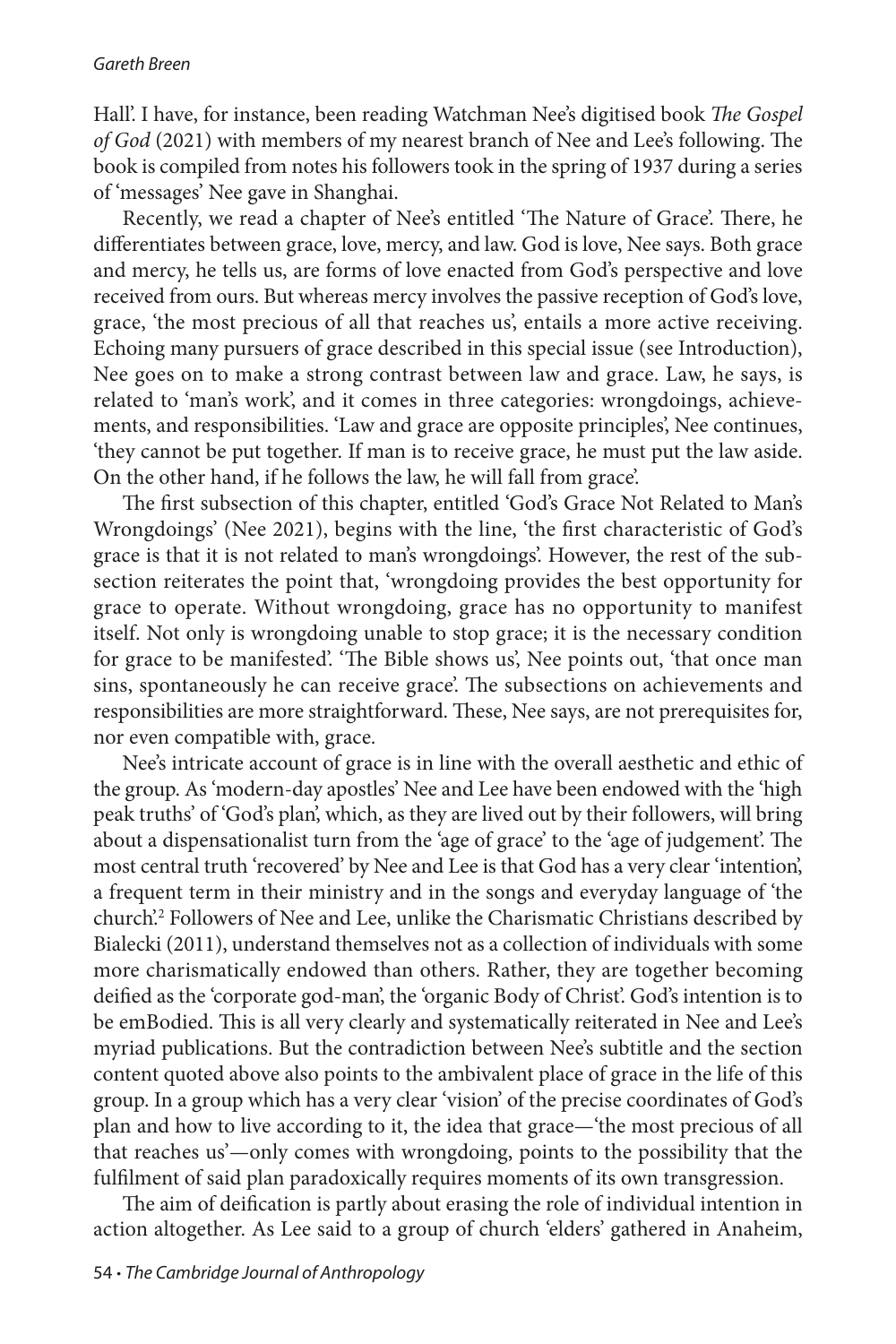California in June,1982: 'When we reach the stage of the Body life [i.e., corporate deification], we will be pure. We will not have any intention, and we will know only to live Christ [as the "flowing", edible substance of "the Body"] and minister Christ as life to others. We may think that such a living is not easy to attain, but when we reach the stage of the Body life, it will be spontaneous and easy' (Lee 2021a; see also Breen 2019: 71). He continues: 'There is a great difference between our intentions and the Spirit's leading. When we reach the stage of the Body life, we will not care for our own intentions but only for the Spirit's leading.…When we are in the Body, all our individual intentions, burdens, and desires are swallowed up. We only live and function in order to minister Christ as life to the saints [i.e., other followers]. We have no intentions to accomplish anything outward. This is the difference' (Lee 2021a).

As I have been told many times, the accomplishment of the Body life in fact occurs momentarily every time Nee's followers 'enter their spirit'. Another 'high truth' revealed to Nee and Lee is the tripartite anthropology of body, soul, and spirit. Intentions, any follower knows, arise within the mind, part of the soul. 'Christianity' has been 'degraded' so long they say, because Christians have misguidedly been using their soul to contact God, instead of the hidden, 'innermost organ', the spirit. That is where God resides. The Body life will become the permanent reality Lee describes, when the members learn never to leave their spirit for their soul or body. I detect a deep tension then between the goal of becoming 'perfected' members of the Body and the means by which this is routinely achieved. But it is also true that the apparent contradiction between the theological ideal of deification and the fortuitous real of grace as a gift in the midst of wrongdoing, far from being evidence of graceless living, is, as Nee infers, the precondition for grace as a dynamically evolving Christian experience.

A second key point to take forward from the foregoing is that the perfected member of the Body and God as a pre-Bodified independent figure are quite different. God has a plan which he acts on, whereas the perfected Body member acts without such an *apriori* intention. It is this tension which somewhat pushes God out of the picture, evident, for example, when, expositing on Matthew 15, in Taipei, in January 1972, Witness Lee, who became de facto leader when Nee was imprisoned for life in 1952 by the Chinese communist regime, said to those gathered, 'consider this: who is greater, you or the Lord Jesus? You have to boldly say, "I am greater because I am a child and He is the bread"'. He concluded the point by declaring 'with all sincerity of heart, you can say, "Lord, I thank You and praise You! Today You have become my food. The eater is always greater than the food. Lord, You have become the small food for me to eat"' (Lee 2021b). We will see that God's greatness re-emerges with His grace, and this grace is premised in practice on Him being as intentionless as a perfected Body member.

Throughout the Sino-Taiwanese Christian history recounted in this article, the mystery of God's grace does not remain solved for long: it experientially deteriorates, never works in practice as it is supposed to in theory and emerges anew in unexpected ways. However, in secular contexts, when God is pushed out of the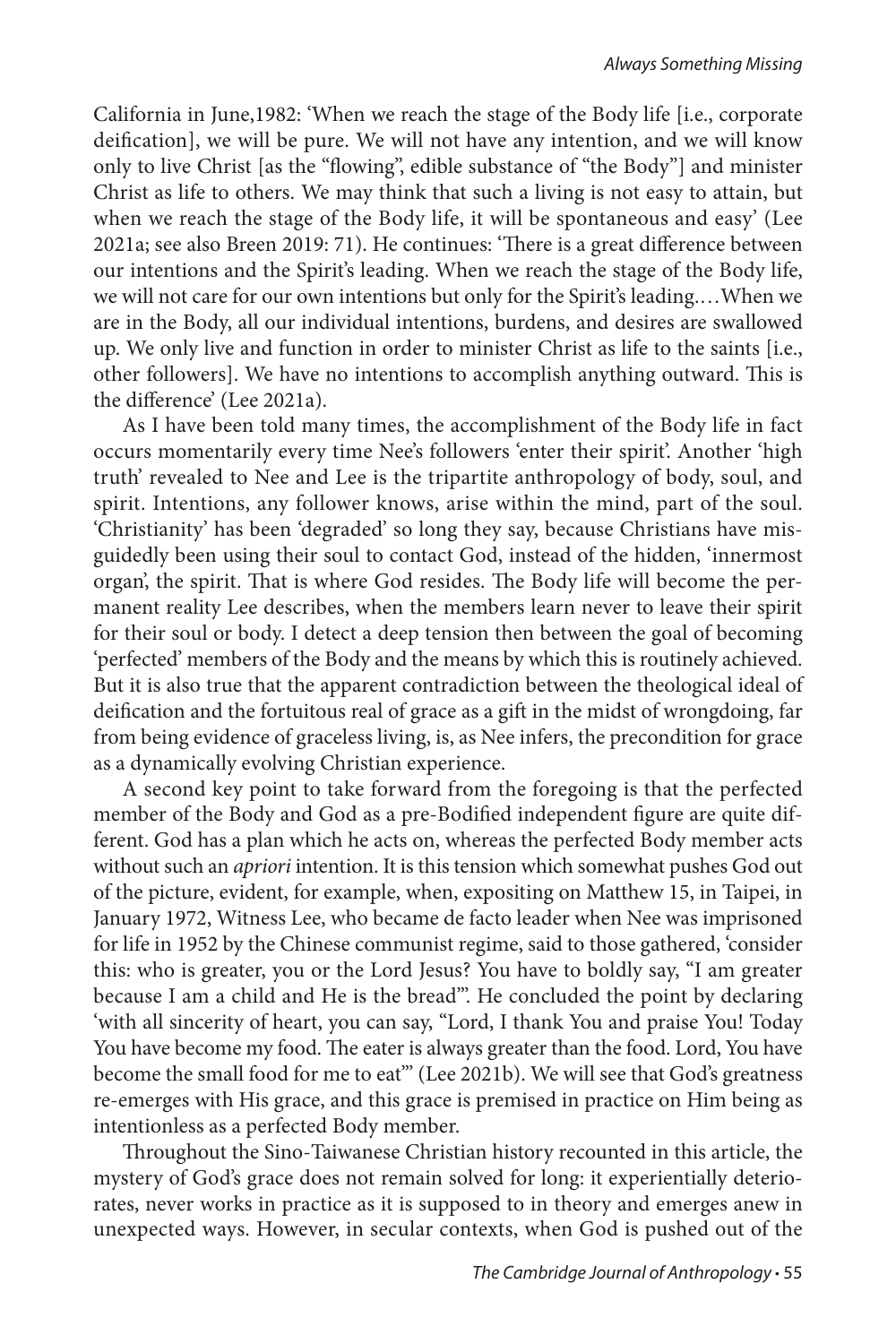picture altogether, I will suggest, we are left with a rather toothless kind of grace: A grace of givenness without a Giver, blessedness without a Blesser, a secular grace, which challenges no-one in particular and even bristles against critical thinking.

## **'That Day, Heaven was So Near to Earth!': The Grace of a Gift Already Received**

The key catalyst for the formation of the unique patterns, styles, and infrastructures which today hold Nee's many followers together across oceans, borders, and languages was a Eucharist wafer, tasted in the shadows of the foreign and familial oppressions of the time. In late October 1921, on the outskirts of Fuzhou, church spires rose up from a bustling, smoky cityscape (Kinnear 1973: 40–41). At this time, the Western missionary presence was still strong, though, following the Boxer rebellion (1900) and the May Fourth Movement (1919), this presence was increasingly awkward (Dunch 2001). In one corner of the city, three young Christian enthusiasts met in secret: *Ni Shuzu*, later to become 'Watchman Nee' (*Ni Tuosheng*), called together a gathering with his Christian friends, Ada and Leeland Wang. They met unbeknownst to the Methodist and Anglican priests, parents, and educators who had thus far bound their experience of Christian power so closely and so alienatingly with England, North America, and the missionary enterprise (Woodbridge 2012). 'Missionaries', Watchman Nee once complained, treat Chinese Christians like they were 'just a kind of little toy terrier to be taken up and set down without their opinion being consulted', his great-niece, Jennifer Lin, reports (2017: 128). At Trinity College, Fuzhou, where Nee was educated, an Anglican priest would administer the Eucharist perhaps once a month, after which a prayer for England was uttered. 'The shadow of imperialism seemed to hover over every communion service', Gracie May writes:

The elements tasted foreign. The table setting looked unfamiliar. And the prayer honoring the crown of England sounded like a betrayal of China. Christianity was a Western import that had little to say to patriotic Chinese youth at the turn of the twentieth century (2001: 13–14).

On that October evening, Nee snuck away from his mother's house for fear of reproof, to meet Leeland and Ada. Baking their own Eucharist bread, the three blessed, broke, and ate it themselves. Nee would later recount, 'I will not forget that night until death, even in eternity….That day, heaven was so near to earth! All three of us were so joyous that we cried' (Nee quoted in May 2001: 100). This would be recalled by followers as the first meeting of the 'recovered church', the resurrected Body of Christ, after centuries of 'degradation' under the auspices of 'Christianity'. Sidestepping the priestly administering of the Eucharist in school and church, Nee's modern-day followers say that, in those early days of the group, these pioneers would 'break bread together' whenever they felt like it. For me, this enthusiasm suggests the excess, the 'whoosh' (Willis forthcoming; see Introduction, this issue), the 'something extra' which for Pitt-Rivers is the hallmark of grace's experience.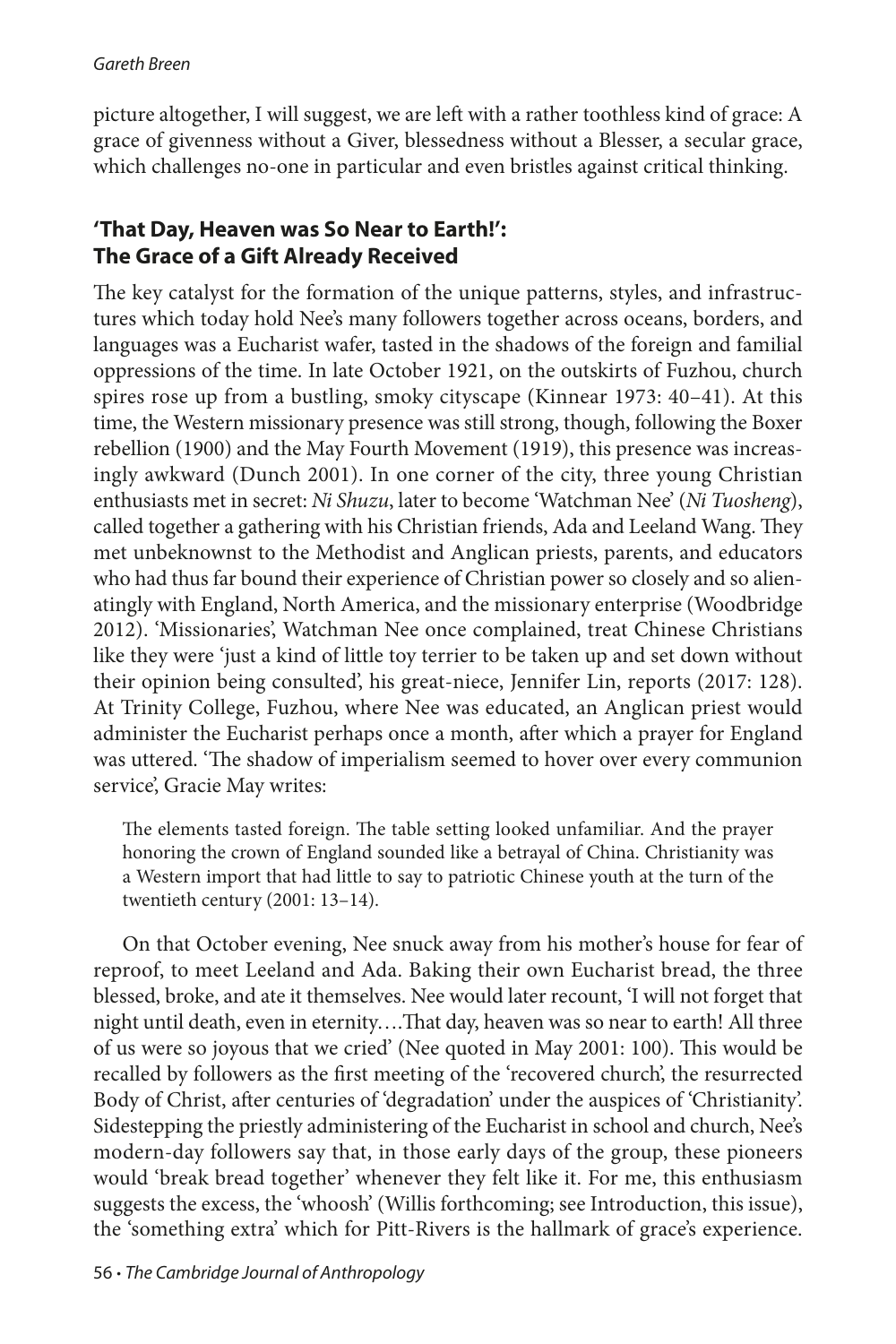More specifically, we see that *taking* the gift of salvation (rather than having it administered) was all-important to the excessiveness of this experience. This seems to confirm Nee's description of grace as an active receiving conditioned by a kind of wrongdoing (in relation to parents, school, and the Anglican church). But it also confirms the more analytical definition of grace proposed earlier: Eucharistic presence was a gift to Watchman, Ada, and Leeland from God, but God's intentions in giving to them at all were still unclear. It seems to be this, divine givenness minus the rationalised intentions of an institutionalised Giver, which differentiates the preceding religious experience as one of grace in particular.

Taking hold of the most powerful symbol of the West, the sacrificial Body of its God, Nee, Leeland, Ada, and those who soon joined their passion-filled clandestine group denied divine power to the Western church, took hold of it themselves, and consumed it directly again and again. Like all good gifts, this one seemed to be a surprise. Who knew that simply taking hold of the bread themselves would close the gap between earth and heaven? From a humble wafer emerged a heavenly vista. 'The Christian concept of grace', Pitt-Rivers wrote, 'is above all about salvation' (2011: 441), but here it seems more about experiencing as a gift what, by divine rights, these young ex-Anglicans had in theory already received. It was, as Pitt-Rivers himself writes, a grace based on the mode of God's expression rather than his 'expressed intentions' (2011: 424–425). In sneaking away from parents and disobeying their church and school, there was a sense of wrongdoing. But it was only in the act of wrongdoing that they could receive the grace they had encountered in theory as a living grace in practice. It was only in wrongdoing that God's intentions became less transparent but his Intentionality, the givenness of the Eucharist, all the more powerfully felt.

Through these Eucharistic innovations, or ambivalent wrongdoings, the bond between the original three, through which they escaped the institutions which oppressed them, multiplied and spread, though things still centred around Nee for the time being. The group developed a distinct set of practices and aesthetics, acquired property in several eastern provinces, and set up a Shanghai publishing house, which together sedimented Nee's ideas into a relatively integrated 'ministry'. To a large extent, this ministry, which articulated a 'vision' of divine and human 'oneness' in contrast to the divisiveness of 'Christianity', became part of a 'total aesthetic experience' (Forrest 2018: 2), a newly indigenised Christian lifeworld. As the number of his followers increased, his ministry developed and retained a set of common qualities that were irreducible to the socio-political contexts in which the group was first formed or to the infrastructures through which the group expanded. Moreover, this growing church-world was transposable: Nee's followers spread beyond Fujian to West China, to Southeast Asia, and eventually to the West, taking their styles of meeting, acting, and speaking with them.

Today the whole essence of the group is righteously heterodox. Lee, Nee, and their many articulate followers constantly reiterate the principle that their becoming God, as an 'organic', 'living' 'Body', without hierarchy but also emphatically non-democratic, is entirely alien and even wrong to 'Christianity', with its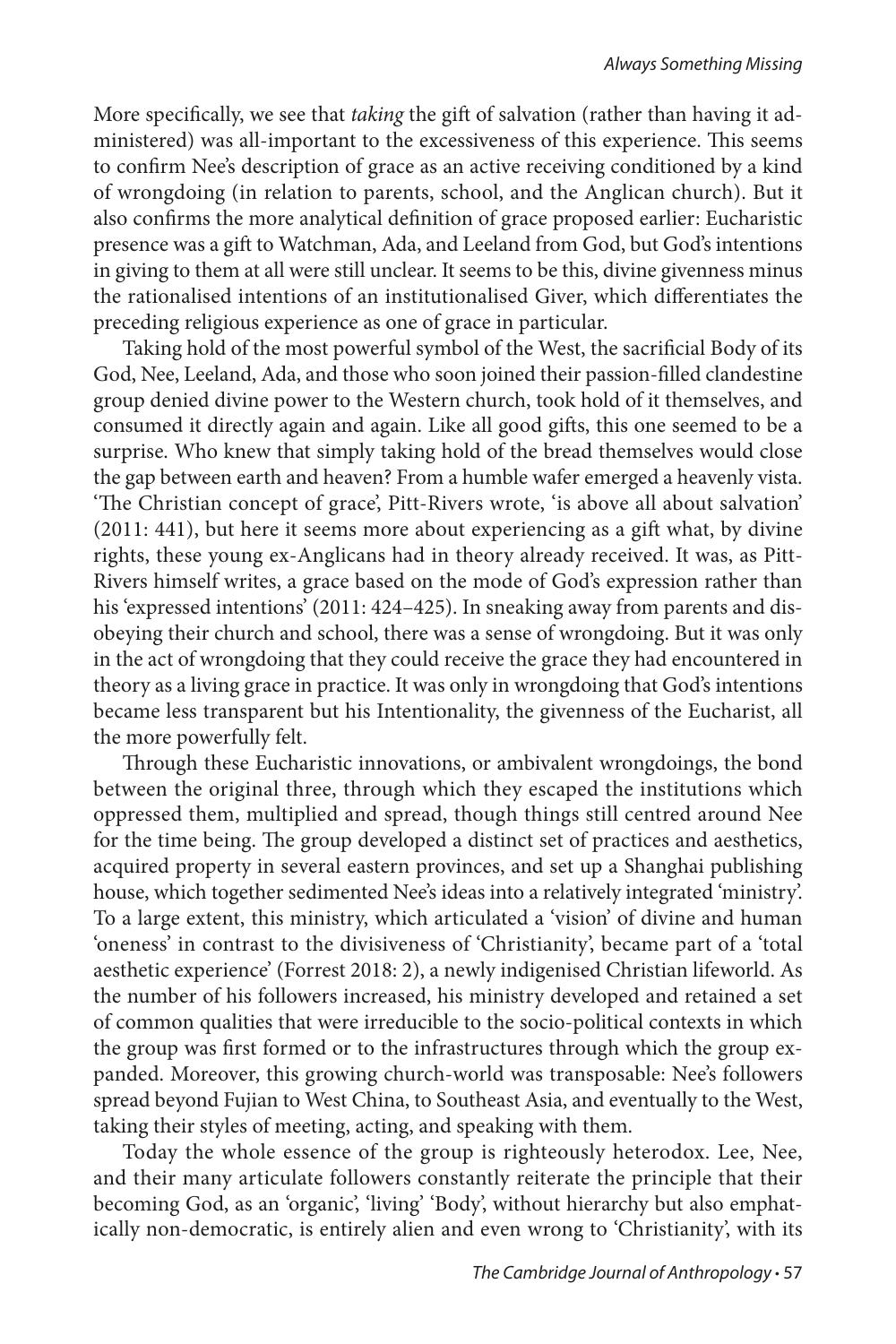

**Figure 1:** Breaking the Eucharist bread. Photo by the author.

denominations, clergy-laity distinctions and emphasis on 'being good, rather than being God' as one follower put it to me. This sense of naughtiness I propose is crucial to experiencing God as grace-ful. To be entirely orthodox, to 'follow the law' as Nee puts it, God's grace would become a contractual reward, not a surprising 'whoosh'. His intentions would be clear, but the directionality of his experiential givenness diminished.

While the group still today repeats the critiques of Western 'Christianity' which Nee first began then, they no longer articulate the grace of God as being about a sudden immanence between earth and heaven. In the picture of a Eucharist wafer at a gathering of followers in Taipei I attended (Figure 1), we see a different grace being enacted (but one that still fits with the proposed definition). Now the gift is deification. In 'giving yourself to the Lord', members tell potential converts, you receive something much more expansive in return. This is a grace which does not emerge from resistance to the old but from the participatory creation of something new. Speaking to members, visions of mass gatherings of church members are central to their feelings of the something extra that church membership gives to their lives: they are expanded beyond themselves, their families, their cities, and their nations. One member said that he 'was captured by the vision of the Body, seeing so many young people that love the Lord and enjoy Him together'. Informants often refer to the 'wonderful' sights, sounds and atmospheres of gatherings of followers, how they captured and continue to rejuvenate them.

By the gratitude members express, it seems these live visions of the Body are experienced as grace-like, but even these sights get old. With the post-war efflorescence of non-hierarchical, non-denominational forms of Christianity globally (Bielo 2012; Robbins 2015), it perhaps is harder for followers of Nee and Lee to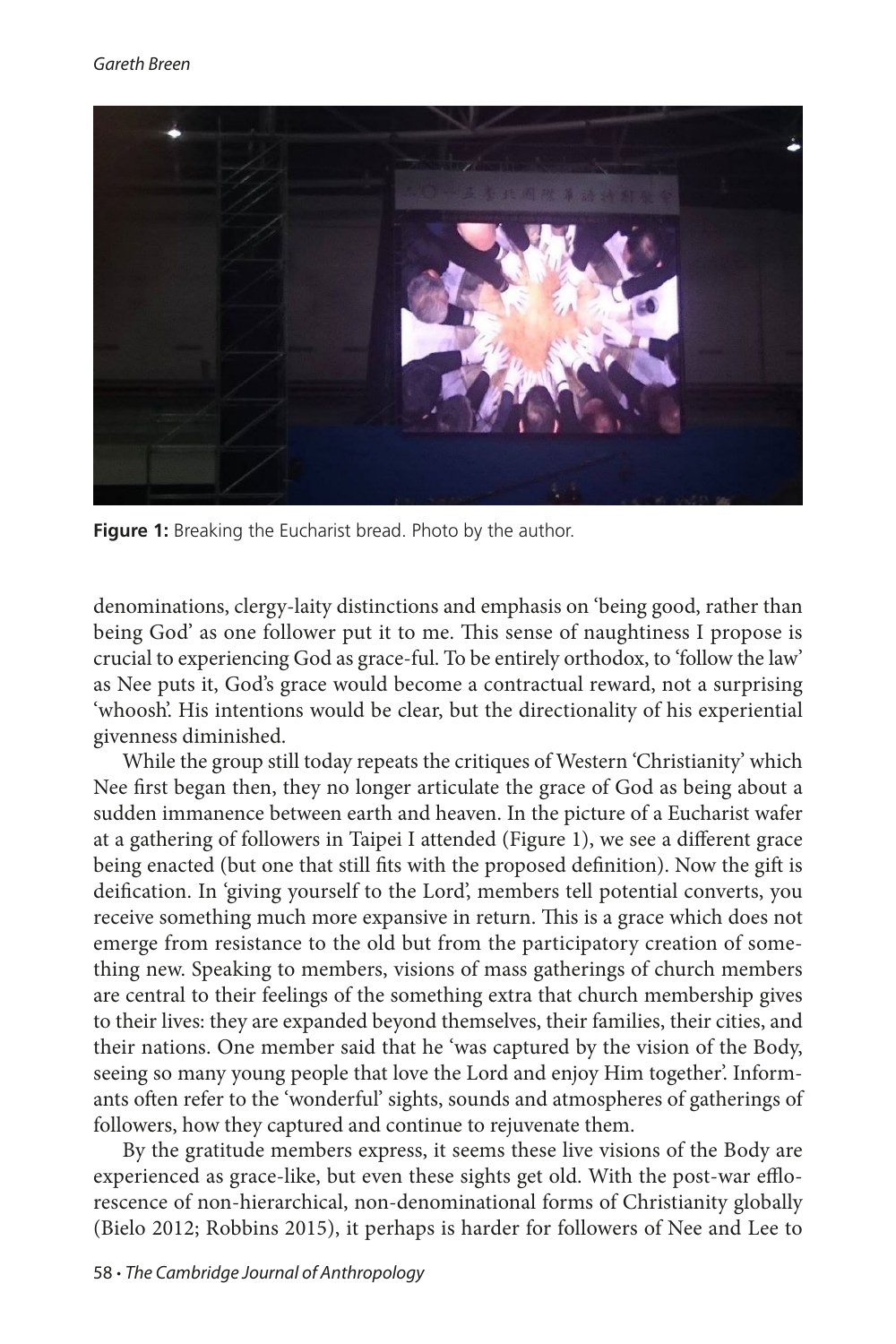feel counter-culturally distinctive from 'Christianity', to feel the transgressiveness at the heart of God's grace. Accordingly, I detect a new form of grace at work in some sections of this global following, clearly articulated in the relatively recent cemetery project, located in Rose Hills, California, entitled 'Grace Terrace'. Here the constitutive transgression of grace is not external, as with Nee's rebellion against the missionaries or the critique of 'Christianity', but internal, an ambivalent transgression of the church's own principles. Before going there however, I want to briefly consider the experience of grace for those followers who define(d) themselves less against Christianity than against ancestral obligation.

## **'They Truly Touched Heaven': The Grace of a Gift Already Given**

The origins of the group lie not only in an intense embodied critique of missionary imperialism. There was another element to grace being experienced as the gift of more immediate proximity, between the Eucharistic ideal and the real, the sacred heavens and profane earth, the culture of Christianity and Chinese society. What made the Eucharist so appealing to early members of Nee's movement was another freedom it promised: it allowed them, in Francis Hsu's (1948) memorable phrase, to climb out from 'under the ancestor's shadow', to escape a sense of ancestral obligation and to claim ancestral divinity immediately as their own. This is not the first time that it has been suggested that 'one real benefit' of becoming Christian in Chinese-speaking communities, 'sometimes a selling point of Christianity, is that it relieves [converts] of the burden to make offerings'. Indeed C. Fred Blake, author of *Burning Money,* writes that 'countless persons have told [him] as much' (2011: 18). (Often ancestors themselves don't get the message, hanging around in dreams and hauntings until they get their due.) Looking at the place of grace in this conversion motive, however, grants us a new perspective. It shows us that ancestral power was not only elided through conversion, but, at times, harnessed and transformed.

Divinity in China has classically been a possession of the dead. Especially important in this regard is the reverence paid to ancestors. These divine dead are so central to patrilineal notions of the self, Steven Sangren (2000) argues, that every generation experiences them as an alienating force. This alienating force paradoxically produces the desire (the something extra, Pitt-Rivers might say) which keeps ancestor worship going, generation after generation. By demanding that sons recognise that they owe their existence to their predecessors (i.e., 'filial piety'), socialisation within (rural) Chinese and Taiwanese society produces the desire for 'author[ship] of one's own being' (Sangren 2009: 256). Thus, while officially sons are obliged to feed their ancestors, given that they gave them life, it is also true that the continued existence of these ancestors is dependent upon these sons' offerings. From the former perspective, the son acts out his recognition that he is the product of his lineage. This gives rise to the latter perspective, the son enacting his fantasy of self-authorship through feeding the loins that birthed him, thus becoming author of himself and resisting the alienating feeling of being entirely produced by society (Sangren 2013: 183).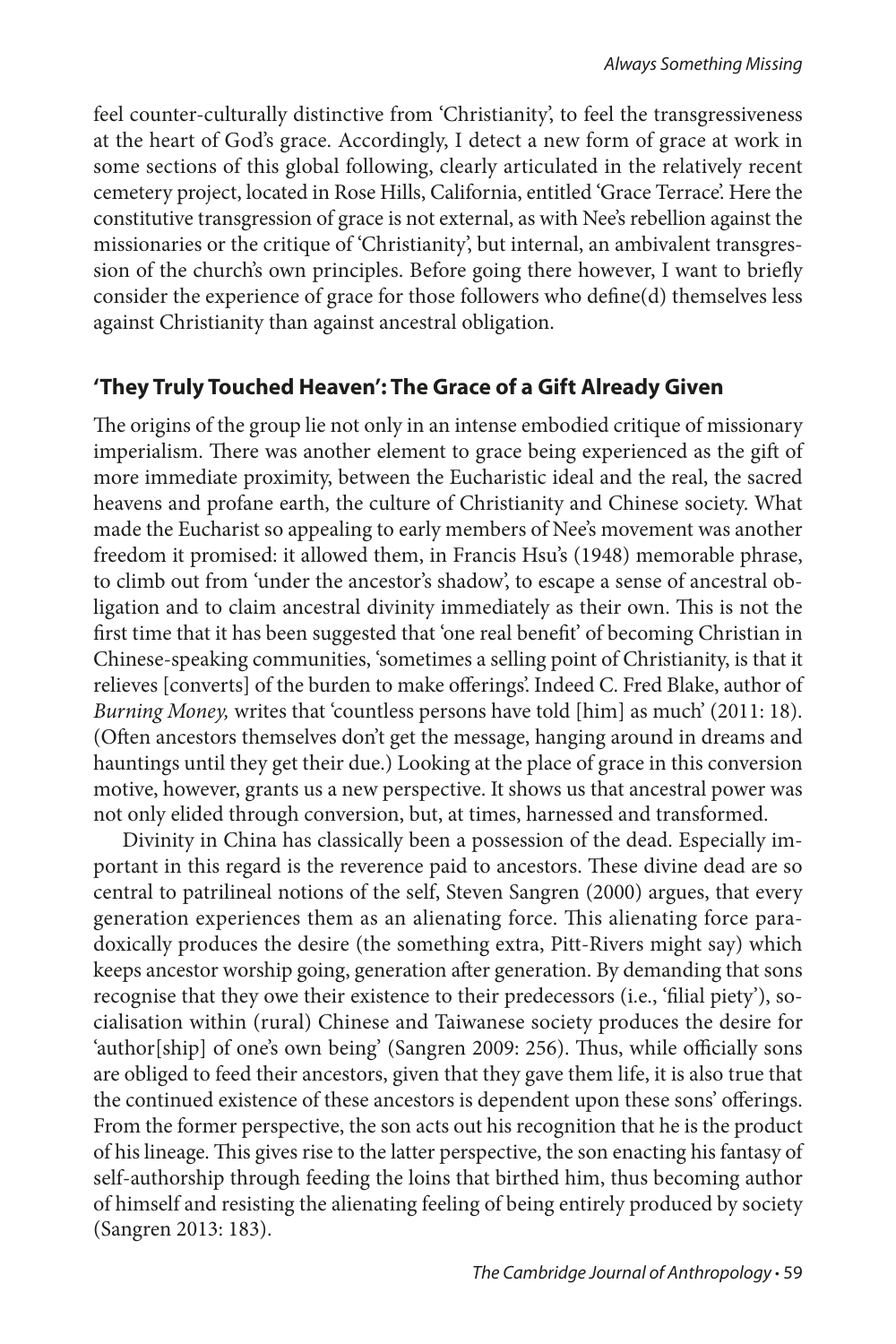#### *Gareth Breen*

Here again we see the complexity of grace in practice. In theory, the gift the ancestors give to you is life itself. Like the official gift of Christ's salvation, this is a gift which can never be repaid, and so—like all Maussian gifts—carries with it the curse of eternal indebtedness. Both are also contractually obliged: what makes Christ Christ is the gift of salvation; what makes an ancestor an ancestor is the bestowal of further life. However, in practice, according to Sangren, ancestral grace is experienced in gifts given, not received. While everyday life may inscribe in a young worshipper the sense of being a cog in the machine, or worse, a spare part, ancestor worship gives a vertiginous sense of self-transcendence. Here is another instance of a gift without clear intention: there is gift-giving but the intention behind it is unclear. Is the intention to thank the ancestors for one's life or to produce that life oneself? The ambiguity of intention is perhaps vital to the mystery of grace in this instance.

Whatever the subliminal intentions that may accompany offering to the ancestors, however, it is explicitly and aesthetically framed as an act of servitude. The freedom Sangren describes is only to be found in the *practice* of ancestor worship. For Nee's followers, who had recently ceased offering to the ancestors while continuing to be in some sense overshadowed by them, these ancestors would be all givers and no receivers, all alienation and no grace. These understandings make the following oft-recounted church origin story especially significant. We may think of those involved as short-circuiting the 'cycle of yang' (Stafford 2000), in which each generation is indebted to the previous one, by directly appropriating the divinatory power of the ancestors. The story is re-told here in 1963 by Witness Lee:

After we crossed nearly everything off our list and gave up Christianity entirely as a religious system, we did not know what to do, so we simply came together. In my home province a group of saints composed primarily of medical students began to meet together.…Since they did not have any place in which to meet, they went to a cemetery. Most cemeteries in China are located outside of town at the base or top of a mountain, so these young believers went to the outskirts of town to meet together in a simple way in a cemetery. In many cemeteries in China, each gravesite has a small pyramid next to it along with a stone table that people use for offering sacrifices to their ancestors.…The young brothers used the stone table as the table for the breaking of bread. They placed the bread and the cup on the stone table; then they all sat on the ground around the table and sang hymns and gave praises to the Lord. In this way they broke the bread. Someone told me that in their meeting they truly touched the presence of the Lord; they truly touched heaven. This was the beginning of the church in Tsinan. (Lee 2021c)

If the traditional Chinese practice is to offer food to the ancestors, only indirectly accessing their divine power via the blessings that come from this (Sangren 2013), here Nee's adherents feed one another, and without any mediation from either missionaries or ancestors, they 'truly touch heaven'. Eating the Eucharist on the table usually reserved for ancestral offerings denies not only the earthly authority of Western Christian powers but also the heavenly power of Chinese ancestors while crafting both traditional and foreign forms of divinity into a new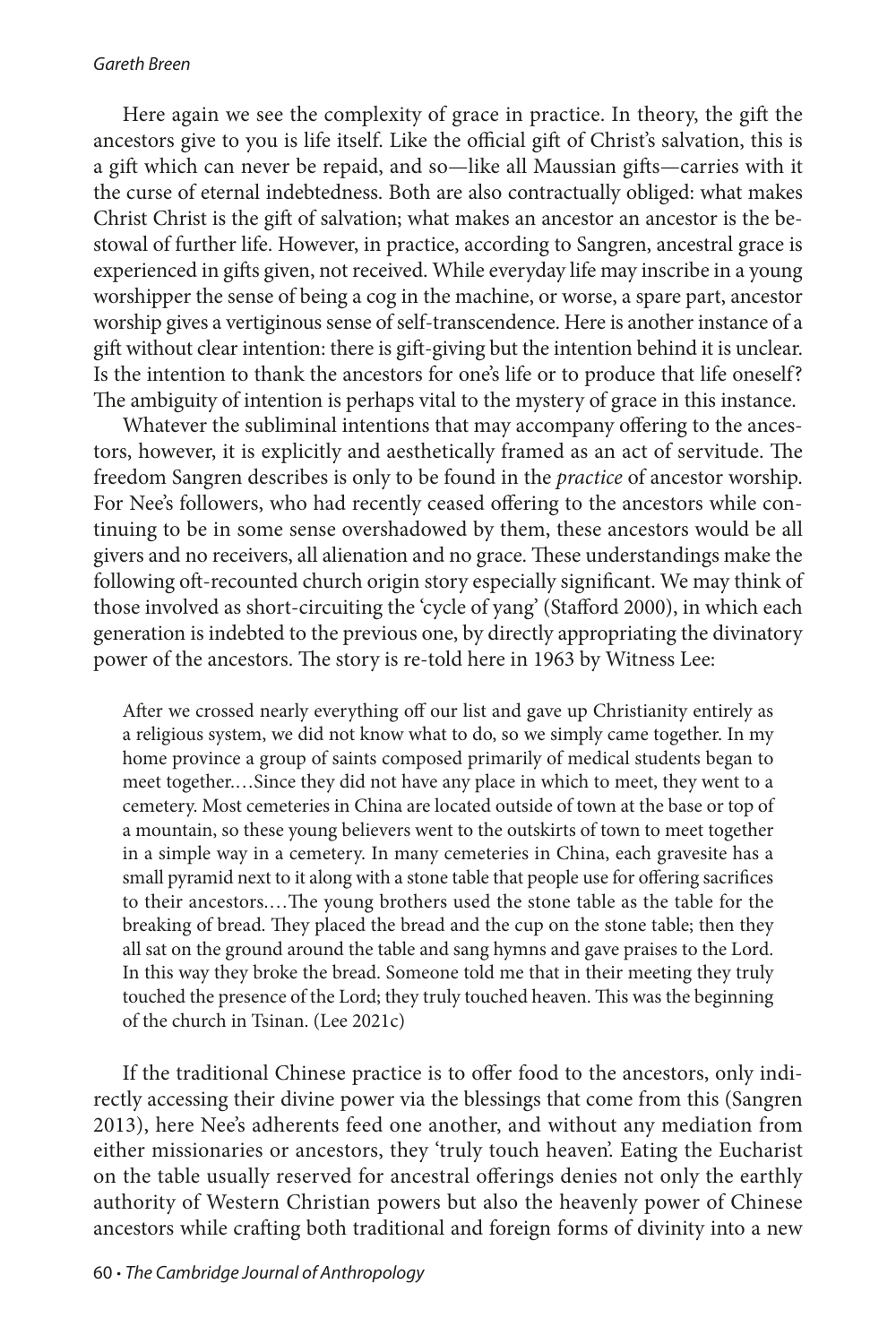relationship of empowerment. In Taiwan, this account is far from exotic, as many family members of followers today take care of their ancestors in the traditional ways. Today the significance of the shift from feeding the divine to feeding on the divine is still articulated in the strong emphases among followers upon 'eating', 'masticating', and 'digesting' Jesus. Witness Lee referred to the following he led as 'the recovery of eating', and it is through practices of eating both food and 'the Word' that followers understand themselves to be on route to becoming 'godmen'.

For Nee and Lee, both third-generation Christians, the grace of this conception arose from ambivalent rebellions against the missionary establishment. For first-generation Chinese Christians, it is my understanding that the enthusiasm with which eating the divine to become divine is embraced arises from the sense of grace inspired by the righteously rebellious shift from gifting the divine to the gift of divinity, first experienced in graveyard gatherings and still relived by followers today. With Christian conversion, indigenisation and re-globalisation, at least in the case of Nee, Lee, and their followers, this implicit capacity of ancestor worship to induce an expanded sense of self through the experience of one's own divine capacity to experience and transmit givenness without intention (small 'i') is brought to the foreground and explicitly embraced.

As I have been saying, however, it is my understanding that the experience of grace often contradicts its most immediate theological rationalisation in that an expected gift with transparent intentions is no longer experienced as particularly grace-ful. Unlike the ancestors, the God of Nee and Lee wants to infuse himself into his human counterparts. As pure Spirit, Nee and Lee held, God cannot express himself. His 'intention', they say, is to be embodied. In this penultimate section, I ask whether this rationalisation of divine grace means that followers of Nee and Lee today are experiencing grace differently to the way in which it has come to be thought about, that is, as an exchange of the convert's own 'small', often 'broken', 'sinful' self for the cosmic self of deification through incorporation into the Body of God.

## **Internal Transgressions: Emerging Regimes of Grace**

In the year that Witness Lee died, 1997, 'leading brothers' in the following that began with Nee started making plans for 'a solemn cemetery for Christians, in order to develop saints' eternal knowledge of the biblical truths'. The result is nestled in the hills of Southern California:

A stream, uttering sweet sound, goes through the center of this simple cemetery, flanked by natural rocks and flourishing trees. Two semi-circular memorial walls, made of dark red granites, solemnly stand on the two sides of the entrance. The rock walls are craved [sic] with eight precious hymns.… On the round ground for gathering there is a fountain, clear as crystal.

… The stream winds down, and there is a lotus pond halfway. At one end is a quiet and elegant waterfall; water overflows down on a stone wall carved with scriptures full of inspiration. The lotus pond opens a clear view of the boulevard; on … both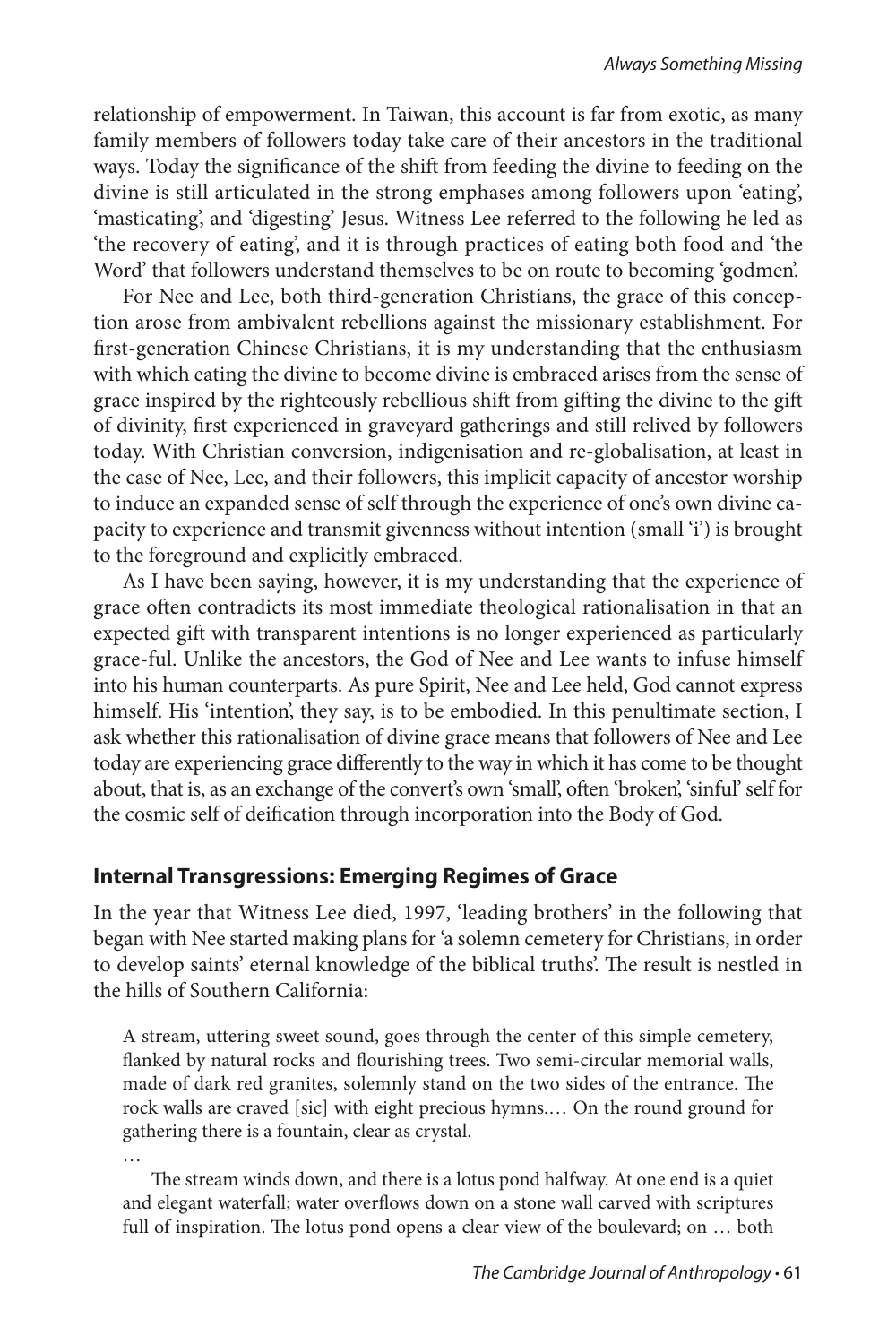sides of the boulevard there are memorial walls made of dark red granites, which are designed as magnificent mausoleums.

In the middle of the boulevard, the stream whispers, soothing man's heart, and flows down, converging into a pool reflecting the sunlight; this signifies the ultimate uniting and mingling of God and man … there are independent family cemeteries … and each family can be buried together in an elegant garden according to their need. A special video kiosk will be installed in the garden, presenting the lifetime information of the buried ones.…Besides the preservation of the rich data, these abundant historical images and text can be used for the saints to remember their beloved relatives. (Grace Terrace 2021)

The cemetery, at the head of which Lee's remains lie re-interred, is a symbolic depiction of the New Jerusalem in the book of Revelation. This is a relatively secret project, as it is felt that some members would be offended at its apparent fetishism. But the promotional video for the cemetery, featured on the website where interested members can claim a place, argues that it is undignified for church brothers and sisters to be buried in common cemeteries when all sorts of 'idols' adorn the other graves, using a close-up shot of a plastic Santa Claus resting against a grave to demonstrate the point.

The project is said to have been initiated by Lee himself and is justified, in the promotional video, with a recording of Lee appealing to the living's responsibility towards the dead. Nonetheless, these words compared to others in the 'ministry' are uncertain, grappling with issues not yet explored. Following Nee's and Lee's deaths, the legacy of their following has expanded across several generations as well as national borders. One might say that a Christian ancestral reserve has been accumulated. An international network of 'elders' to which Nee and Lee directly or indirectly delegated authority are approached and looked up to for how to live a deified life. With this relative democratisation comes an expansion in the number of 'God-man stories' which might serve as lights along the paths of the living to God-man status. 'Do you feel that when you walk on the grassland of Grace Terrace, there is no time wasted but the realization that we all have received great mercy from God to become the witnesses in the trail of the history of the Lord's recovery until that day?', asks one writer on the cemetery's website. They go on:

Inheritance is the continuation of person.…Look at these words of testimonies on the tombstones. The inscription of testimony looks like cloud surrounding us, and this causes us to be reverential.…Every saint is different in nationality…but they all have one thing in common, that is, a touching God-man story. Their God-man living stories indirectly governed the direction of my heart and strengthened my desire to serve the Lord, so I often come here by myself and walk around.…In fact, the 'God-man stories' of the saints who are resting here are the spiritual materials for our proclamation in truth education. (Grace Terrace 2021)

The point here is not the reappearance of traditional practice after a period of apparently 'ma[king] a complete break with the past' (Meyer 1998: 1). Rather, these testimonies show that as with ancestor worship and earlier Eucharistic practices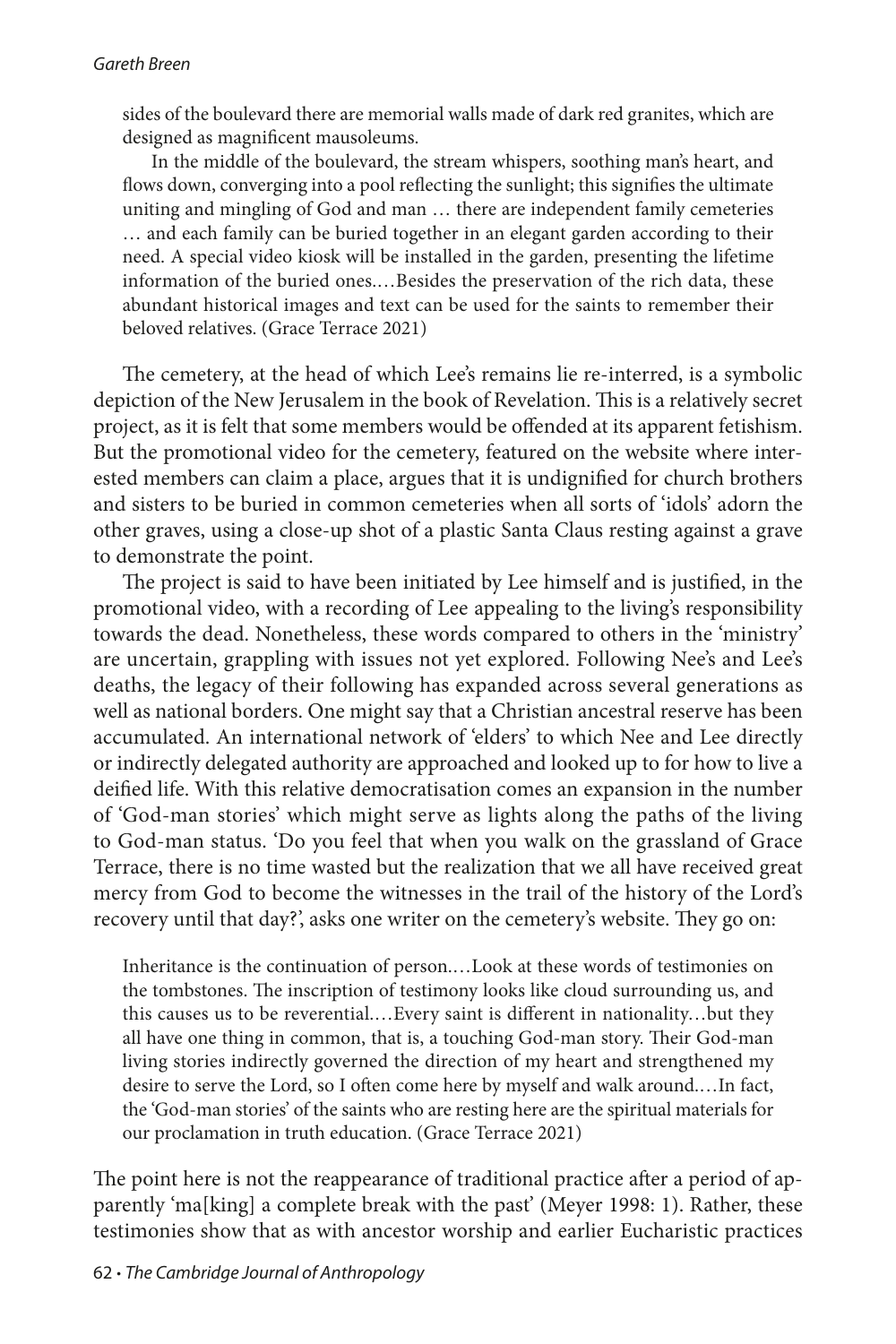within Nee's following, grace in theory is never enough. In order for theorised grace to be experienced as grace, its enactment must contradict God's theorised intentions. And indeed, here, in a group that defines itself around the grace of de-individuation, grace is enacted through the upkeep of individual graves. The place of grace here is necessarily unstable. Grace is encountered otherwise and elsewhere than planned. Aside from the ambiguous role of materiality, a further factor contributing to the uncertain role of the cemetery in the life of the church is that it rubs against the principle that church members are God, in the here and now, and that the culminating perfect deification of the church is immanent. The promotional video refers explicitly to the upkeep of the site, 'even after all the plots have long been filled and generations have past'.

Is it possible that the gracious gift of an expanded self, once contractual, with transparent intentions, can wane in its effectiveness? Perhaps the promise of daily deification alone is not enough to sustain the sense of a life lived in grace. Rather, this cosmic gift is becoming, or already is for some, the background to a more personalised, individual, ancestral experience of the gift of edification that the 'God-man' stories inscribed on tombstones can give. God's presence is evidently here, but why we're not quite sure. As those worshipping at their ancestors' tombs are subliminally gifted with expanded, autochthonous selves, those who embrace an expansively theologised cosmic God-man self slip away to receive blessings from new Christian ancestors. This too reaffirms the idea that divine favour comes most often in unexpected ways, and that this unexpectedness in relation to grace in theory is a vital ingredient to grace in life.

What of the dead themselves? Are they not poised there to receive the ultimate gift of Christian grace: eternal life? We may understand the existence of Grace Terrace as a contradictory wrongdoing—as noted, it seems to elevate materiality to a degree of significance many church members would be displeased with—as an act of receiving grace, not only on the part of those tending to it, but for those lying within it. The positionality of the dead inside Grace Terrace, away from the satanic Santas, holding a reserved place in the Terrace's landscaped eschatology, seems to be significant for their actually receiving this ultimate gift in practice. Could we suggest that this final act of gracious wrongdoing, taking the materiality of their bodies too seriously, is a condition for the grace that grants eternal life? Maybe this is a step too far. But this does lead us finally to a question only intimated so far: If grace comes from a giving God with missing intentions, what happens to grace when a god with intentions is missing altogether?

## **Conclusion: (Theophanic) Grace as Something Missing, Something Missing from (Atheistic) Grace**

I have argued that grace arises when God's intentions are missing. And that, historically, moments of grace dissolve as rationalised intentions catch up with them. But what of grace in a Godless place? Grace exists there too, I claim. Now more than ever, the secular mainstream (if I can be permitted to call it that for a moment),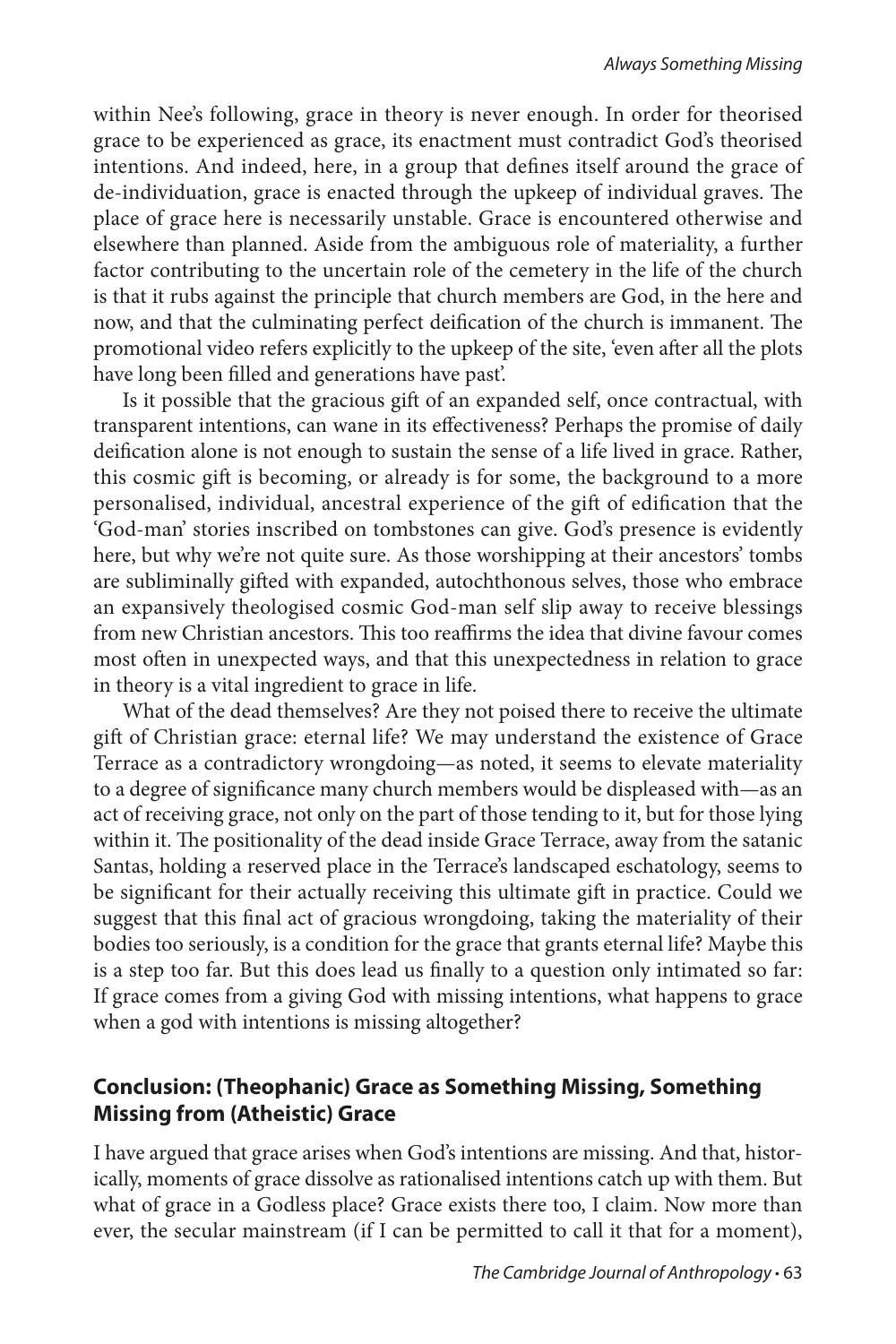#### *Gareth Breen*

seems to be full of grace as I've defined it: the gifts of fame, success, digitally mediated beauty are apparently abundant. We can tell they're gifts because they are so often declared alongside overt presentations of gratitude. But very often they are not recognised to emanate from any particular Giver ("the Cosmos" or "Life" perhaps, which by definition seem to possess Intentionality but no intentions as such). A more mundane example from the United States is Thanksgiving. Across the country (Siskind 1992: 168), non-believing families nonetheless share stories and sentiments of gratitude for the physical and emotional endowments of their lives. Like the widespread practice of gratitude journals (O'Connell et al. 2017), this seems to me to assume a givenness, a blessing, but very often without a Giver or a Blesser.

Perhaps the ultimate example of humanised grace is that of the unexpected gift. Birthday, Christmas, and Valentine presents almost by (my) definition lack grace. The intention is clear: 'they are giving me this gift because it is a gift-giving day, because they would probably be in trouble if they didn't'. In contrast, the surprise gift comes from nowhere. Like a reward in the midst of wrongdoing, the intentions are obscure, but the givenness, the Intentionality of the gift is undeniable. However, we may also note that the surprise gift can also quite easily become its opposite, a disgrace. If the gift is truly a surprise, the receiver is likely unaccustomed to receiving gifts from the giver. Perhaps a very rapid response will be precisely to search for the intention behind this unprecedented act, and the settled-upon intention may well be a bad one. Hence, the proverbial guilty bouquet: the intention behind this surprise is only too clear. (To receive future forgiveness or to ease a conscience).

The problem of the suspicious surprise gift is much less common with the Christian God, who perhaps can only have good intentions. But this leads to a more serious point. That, if we accept that secularity exists and is relatively widespread (which I, following Farman 2013 in part, do), grace without a Giver (or a giver) is likely a notable phenomenon of our age. What is perhaps slightly worrying is that, though easier to attain, I think, this kind of grace lacks the transgressiveness of its theophanic cousin. This seems to be at least anecdotally supported by the gratitude culture alluded to earlier. If divine grace is more powerful not knowing the intentions behind its givenness, perhaps secular grace leads us to be uncurious and uncritical as to the socio-political origins of our own blessedness? Critical awareness perhaps sits uneasily with the whooshed givenness of intentionless grace.

Our lives are given, not just made as social constructivism emphasised. That's what Mauss' (2002) 'gift' taught us. There is more surprise in *how* our lives are given than why ('because God wants to be embodied', 'because humans want to be reproduced'). I think this is what a history of grace among followers of Nee and Lee teaches us. What we learn from a brief consideration of gratitude journals, guilty bouquets, and secular Thanksgivings is that if the gift is too private and the giver too obscure, there is little opportunity for grace to be socially transformative. Whether it be the ancestors, the missionary church, or the Body of God, grace which emanates in theory from a single source, seems most conducive to grace in practice, which is thoroughly singular, new, unique. Perhaps, be it God, the state, or Gaia herself, without a shared Giver, grace is unlikely to give us anything surprising at all.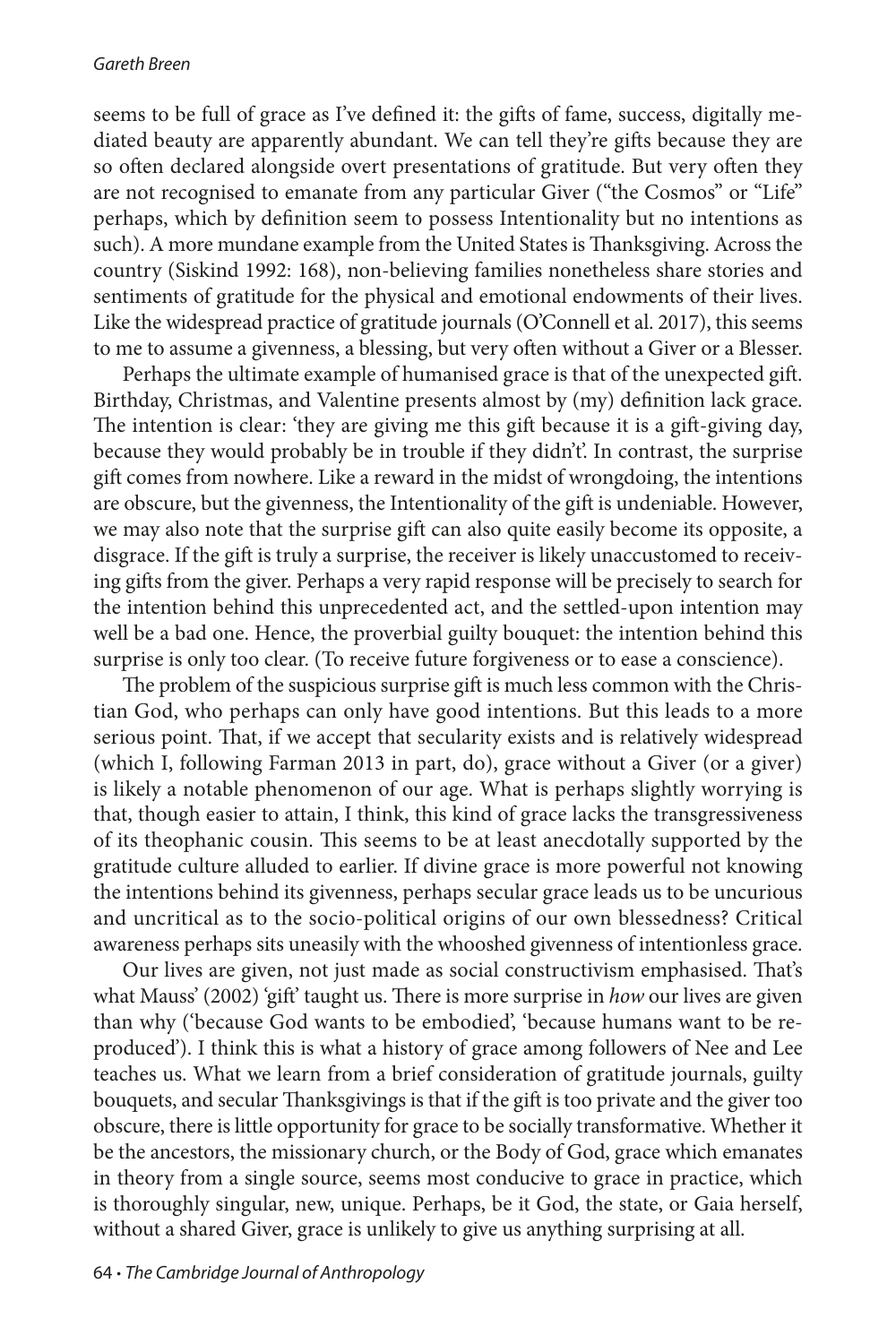## **Acknowledgements**

The research for this article was funded by the Economic and Social Research Council (grant no. ES/J500070/1). I would like to thank Méadhbh McIvor, Michael Edwards, Julian Sommerschuh, Hans Steinmüller, the three CJA anonymous reviewers, and all the participants in the 'ethnographies of grace' workshop for their invaluable feedback and discussion. Thanks also to Liz Fox and Florence Liggins for help with an early draft.

**Gareth Breen** received his PhD in anthropology from the London School of Economics in 2020. He is now an associate lecturer in medical anthropology at University College London. He has published on ontologies of spatial (dis)continuity and relational and object-oriented methods, amongst Nee and Lee's followers and in anthropology, in *Social Anthropology/Anthropologie Sociale*, *Social Analysis*, and *Cha: An Asian Literary Journal*, as well as in *Allegra Lab* and other blog sites. He is currently working on his first monograph, provisionally entitled *Becoming Gods: A Global History of Deification*.

Email: g.breen@ucl.ac.uk; ORCID: 0000-0002-5468-145X

## **Notes**

- 1. I use the church's own English translations for each church term. And in the quotations from Nee's and Lee's digitised books throughout, I use the English language versions of them.
- 2. 'Intention' in Nee and Lee's English language publications usually translates or is translated into (they were bilingual) the term *yi* (wish, idea, desire, intention) or words that contain this term (*xinyi*, *xin* being 'heartmind', or *zhiyi*, *zhi* being 'aim' or 'purpose').

# **References**

- Adams, R. N. 1975. *Energy and Structure: A Theory of Social Power*. Austin: University of Texas Press.
- Bialecki, J. 2011. 'No Caller ID For the Soul: Demonization, Charisms, and the Unstable Subject of Protestant Language Ideology'. *Anthropological Quarterly* 84 (3): 679–703. 10.2307/41237518.
- Bielo, J. S. 2012. 'Belief, Deconversion, and Authenticity Among US Emerging Evangelicals'. *Ethos* 40 (3): 258–276. https://doi.org/10.1111/j.1548-1352.2012.01257.x.
- Blake, C. F. 2011. *Burning Money: The Material Spirit of the Chinese Lifeworld*. Honolulu: University of Hawaii Press.
- Breen, G. P. 2019. 'Attuning to 'the Oneness' in 'the Church in Taiwan': An Historical Ethnography'. PhD Diss. London: The London School of Economics and Political Science (LSE).
- Breen, G. P. 2021. "Oneness and 'the Church in Taiwan': Anthropology Is Possible without Relations but Not without Things'. *Social Analysis* 65 (1): 44–69. https://doi.org/ s10.3167/sa.2021.650103.
- Denyer Willis, L. Forthcoming. *The Salvific Sensorium: Pentecostal Life in Rio de Janeiro's Suburbs*. Oakland: University of California Press.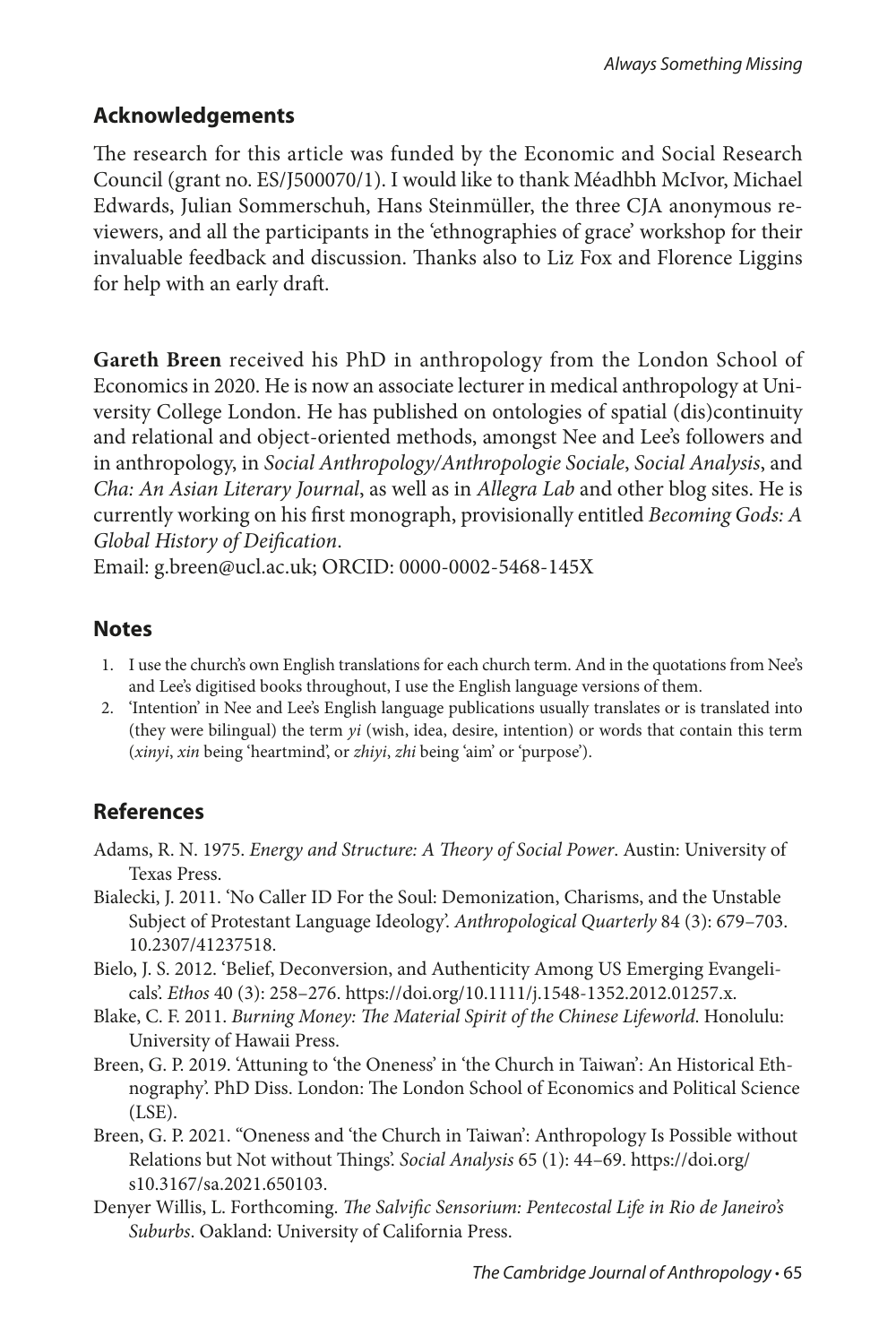- Dunch, R. 2001. *Fuzhou Protestants and the Making of a Modern China, 1857–1927*. New Haven, CT: Yale University Press.
- Duranti, A. 2015. *The Anthropology of Intentions*, Cambridge University Press.
- Durkheim, E. 2008 [1912]. *The Elementary Forms of the Religious Life (Oxford World's Classics)*. Oxford: Oxford University Press.
- Farman, A. 2013. 'Speculative Matter: Secular Bodies, Minds, and Persons'. *Cultural Anthropology* 28 (4): 737–759. https://doi.org/10.1111/cuan.12035.
- Forrest, J. 2018. *Lord I'm Coming Home: Everyday Aesthetics in Tidewater North Carolina*. Ithaca, NY: Cornell University Press.
- Grace Terrace. 2021. 'Grace Terrace'. https://www.graceterrace.com (last accessed 22 February 2021).
- Haeri, N. 2017. 'Unbundling Sincerity: Language, Mediation, and Interiority in Comparative Perspective'. *HAU: Journal of Ethnographic Theory* 7 (1): 123–138. https://doi.org/ 10.14318/hau7.1.013.
- Hsu, F. L. 1948. *Under the Ancestors' Shadow: Chinese Culture and Personality*. London: Routledge & Kegan Paul.
- Keane, W. 2002. 'Sincerity, "Modernity", and the Protestants'. *Cultural Anthropology* 17 (1): 65–92. [https://doi.org/10.1525/can.2002.17.1.65.](https://doi.org/10.1525/can.2002.17.1.65)
- Kinnear, A. 1973. *Against the Tide: The Story of Watchman Nee.* London: Victory Press.
- Lee, W. 2021a. *The Importance of Living Christ by Walking According to the Spirit.* https:// www.ministrybooks.org/SearchMinBooksDsp.cfm?id=0C03C659F9CA (last accessed 17 September 2021).
- Lee, W. 2021b. *Eating the Lord*. https://www.ministrybooks.org/SearchMinBooksDsp.cfm? id=0B00C65AFF (last accessed 17 September 2021).
- Lee, W. 2021c. *The Testimony and the Ground of the Church.* https://www.ministrybooks.org/ SearchMinBooksDsp.cfm?id=050BC059FB (last accessed 17 September 2021).
- Lin, J. 2017. *Shanghai Faithful: Betrayal and Forgiveness in a Chinese Christian Family*. Lanham, MD: Rowman & Littlefield.
- Luehrmann, S. 2017. '"God Values Intentions": Abortion, Expiation, and Moments of Sincerity in Russian Orthodox Pilgrimage'. *HAU: Journal of Ethnographic Theory* 7 (1): 163–184. https://doi.org/10.14318/hau7.1.015.
- Marion, J. L. 2017. 'Sketch of a Phenomenological Concept of Sacrifice'. In A. Y. Wells (ed.), *Phenomenologies of Scripture*. New York: Fordham University Press, 44–64.
- Mauss, M. 2002. *The Gift: The Form and Reason for Exchange in Archaic societies*, London: Routledge.
- May, G. Y. 2001. 'Watchman Nee and the Breaking of Bread: The Missiological and Spiritual Forces that Contributed to an Indigenous Chinese Ecclesiology'. PhD diss. Boston University School of Theology.
- Meyer, B. 1998. '"Make a Complete Break with the Past": Memory and Post-colonial Modernity in Ghanaian Pentecostalist Discourse'. *Journal of Religion in Africa/Religion en Afrique* 28 (3): 316–346. https://doi.org/10.2307/1581573.
- Nee, W. 2021. *The Gospel of God*. https://www.ministrybooks.org/books.cfm?id=2654CA2A0A (last accessed 22 February 2021).
- O'Connell, B. H., D. O'Shea, and S. Gallagher. 2017. 'Feeling Thanks and Saying Thanks: A Randomized Controlled Trial Examining if and how Socially Oriented Gratitude Journals Work'. *Journal of Clinical Psychology* 73(10): 1280–1300. https://doi.org/ 10.1002/jclp.22469.